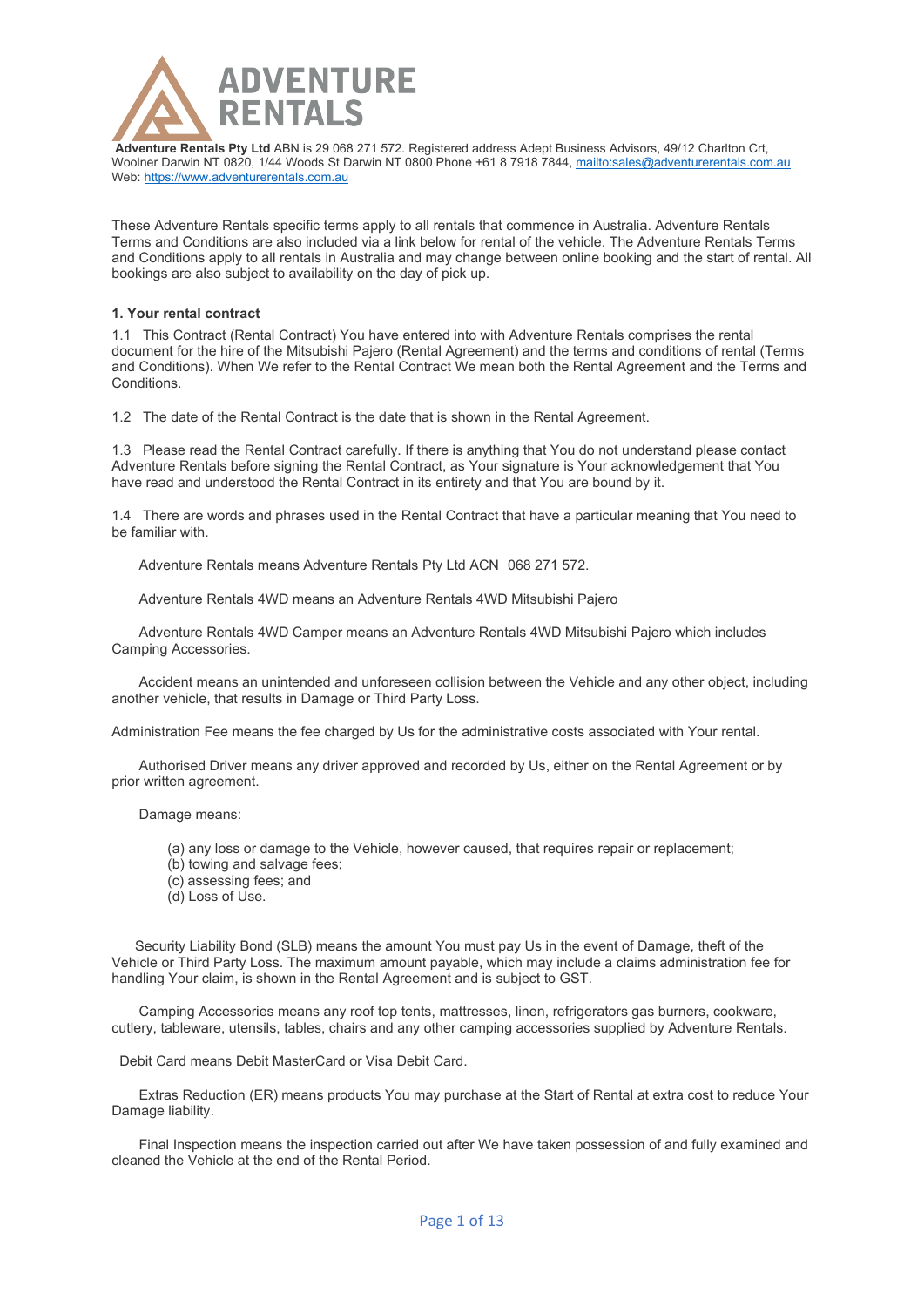

 Loss of Use means any loss, damage, expense, cost or liability incurred by Adventure Rentals on account of it being unable to use the Vehicle or Camping Accessories outside the Rental Period due to: (a) any breach of this Rental Agreement by You; (b) theft of the Vehicle or Camping Accessories while they were in Your possession or control immediately prior to the theft; or (c) the Vehicle or Camping Accessories being repaired or replaced on account of an event for which You are liable under clause 4.

 Off Road means any area that is not a gazetted road nor a sealed road nor an Unsealed Road and includes but is not limited to unformed roads, fire trails, tracks, river and tidal crossings, creek beds, beaches, streams, dams, rivers, flood waters, sand, deserts, rocks, fields and paddocks.

Overhead Damage means:

(a) Damage to the vehicle or Camping Accessories at or above the level of the top of the front windscreen of the Vehicle;

- (b) Damage to any part of the pantech or box section of a Commercial Vehicle; or
- (c) Third Party Loss,

caused by:

(i) contact between the part of the Vehicle or Camping Accessories at or above the level of the top of the front windscreen with objects overhanging or obstructing the vehicle or Camping Accessories path;

(ii) use of a Commercial Vehicle so that its height exceeds the maximum height of the Vehicle (taking into account any Camping Accessories) permitted by law, by-law, regulation or advisory sign in the area of use;

- (iii) objects being placed on the roof of the Vehicle; or
- (iv) You or any person standing or sitting on the roof of the Vehicle.

Rental Charges means all rental and associated charges plus GST or other taxes and levies required by law all shown in the Rental Agreement.

Rental Location means the branch or rental location from which You hired the Vehicle.

Rental Period means the period shown in the Rental Agreement or as extended by Us.

Security Liability Deposit Bond means the Standard Damage Liability Amount as reduced by any Excess Reduction Option accepted by the Hirer (Security Bond) prior to the commencement of the Hire Period.

 Single Vehicle Accident means an Accident that occurs on an Unsealed Road where Unsealed Road Cover - 4WD or Unsealed Road Cover - ALWD have been purchased and the Accident does not involve an impact between the Vehicle and another moving vehicle. It includes but is not limited to:

(a) impacts with animals, roadside infrastructure, vegetation, rocks and obstacles;

- (b) rollovers; or
- (c) impacts with any stationary object, including other stationary parked vehicles.

Sunday and Afterhours Fee means the extra amount payable to Us when a Vehicle is hired or returned on a Sunday, Public Holiday or outside of business hours. This amount is shown in the Rental Agreement and is subject to GST.

 Snow Line means the gates leading to any of the national parks or snowfields in Australia between 1 June and 31 October, or any area where it is indicated or required that snow chains are to be fitted to the Vehicle.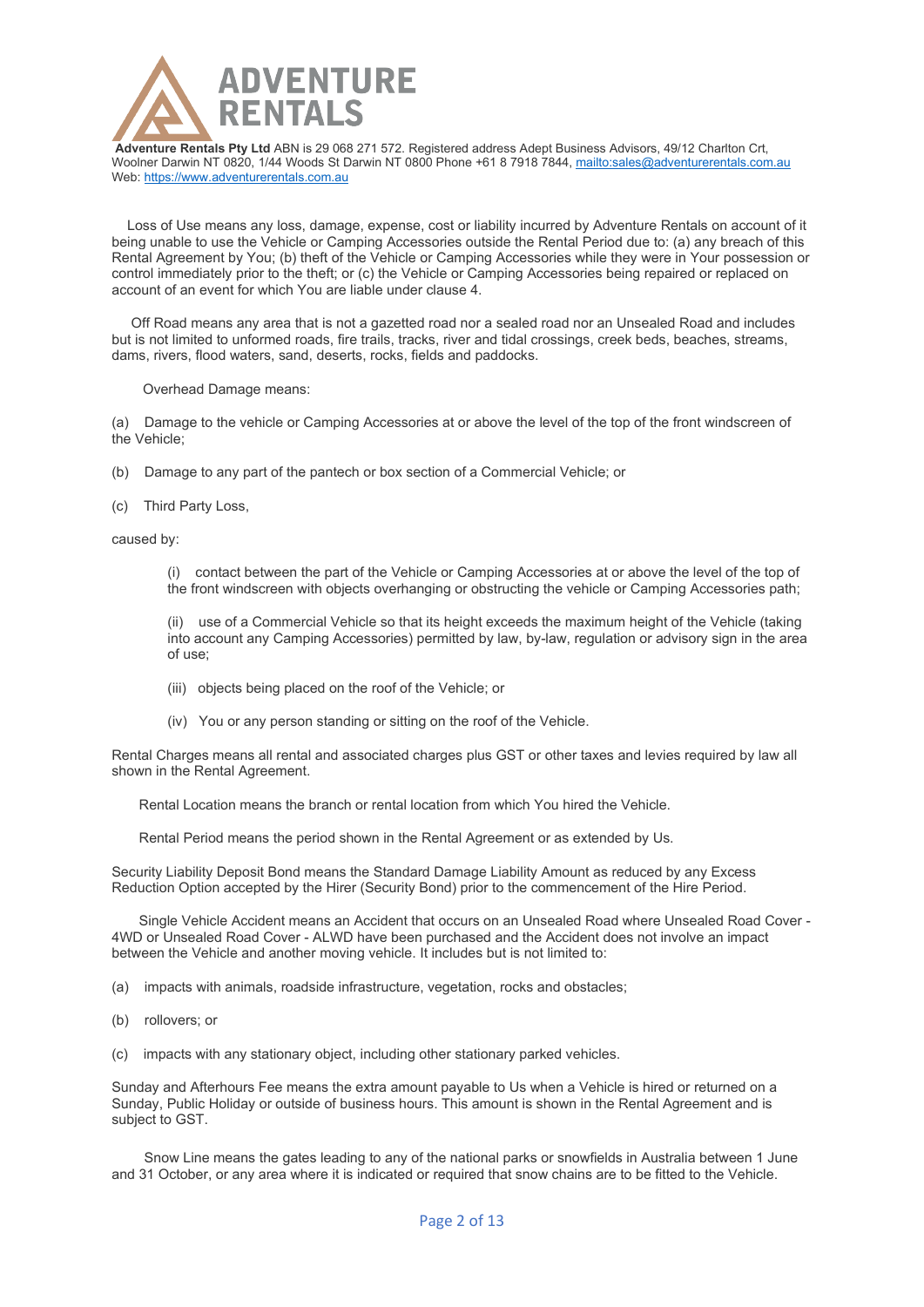

 Start of Rental means the date and time that the rental commences at the Rental Station shown in the Rental Agreement.

 Third Party Loss means any loss or damage to third party property, including other motor vehicles, and any third party claim for loss of income or consequential loss.

 Underbody Damage means any Damage to the Vehicle or Camping Accessories below the level from the top of the front or rear bumper (whichever is the higher) and whether or not any other parts of the Vehicle are damaged at the same time including the underside of the Vehicle, drive train, chassis, steering, suspension, brakes, exhaust, floor pan, floorboard, foot well and fuel systems that is caused by or directly results from: (a) the Vehicle's contact with any part of the road way or any track; (b) immersion, submersion or wading in water, contact with salt water, being in contact with, or driven on, salt lakes or salt flats, floods or flooding or beach driving; or (c) the Vehicle's contact with any object or obstruction including (without limitation) kerbs, gutters, speed or road bumps, barriers, wheel stops, rocks, ruts, debris, river beds, sand or ridges.

 Unsealed Road means a road that has been formed and constructed but is not sealed with a hard material such as tar, bitumen or concrete.

 Vehicle means the 4WD vehicle specified in the Schedule and includes all tools, components, keys, keyless start devices, remote control devices, audio equipment, manufacturer's standard tools and accessories, and nonstandard items, tools or equipment supplied with or fitted to the Vehicle but excluding the Camping **Accessories** 

We, Us, Our means Adventure Rentals as shown in the Rental Agreement.

 You, Your means the person, firm, company or organisation renting the Vehicle or any Authorised Driver shown in the Rental Agreement.

 Your Adventure Rentals Account means Your credit card, charge account or Debit Card nominated at the Start of Rental for the debiting of charges under the Rental Contract.

### **2. Rental period**

2.1 Your rental of the Vehicle from Us is for the Rental Period and at the rate and charges shown in the Rental Agreement.

2.2 The Vehicle must be returned to the Rental Station on the date and by the time shown in the Rental Agreement

2.3 Unless otherwise agreed, the minimum Rental Period for the Vehicle is five days ("Minimum Rental Period"). The Minimum Rental Period may be varied by agreement between the parties. Adventure Rentals is under no obligation to agree to a variation to the Minimum Rental Period. However, if Adventure Rentals is willing to do so, we will advise You prior to entering into this Rental Agreement.

2.4 Rental days are calculated on a calendar day basis. When calculating the number of days the Vehicle and Camping Accessories are rented, the day of pick up is counted as day one of the Rental Period, regardless of pick up time. The day of the return of the Vehicle and Camping Accessories is counted as the final day of the Rental Period regardless of the return time. The Vehicle and Camping Accessories must be returned by 4.00pm on the final day of hire if the return day is a weekday, or by the time specified in the Rental Agreement if the return day is a Saturday, Sunday or Public Holiday.

2.5 We understand that circumstances change and that You may require the Vehicle for longer than the Rental Period. If so, You must notify Us at least 24 hours prior to the expiration of the Rental Period.

2.6 If We have agreed to an extension of the Rental Period we will charge your card with verbal or written confirmation for the balance owing and we will send an updated version of Our prior written agreement varying these conditions.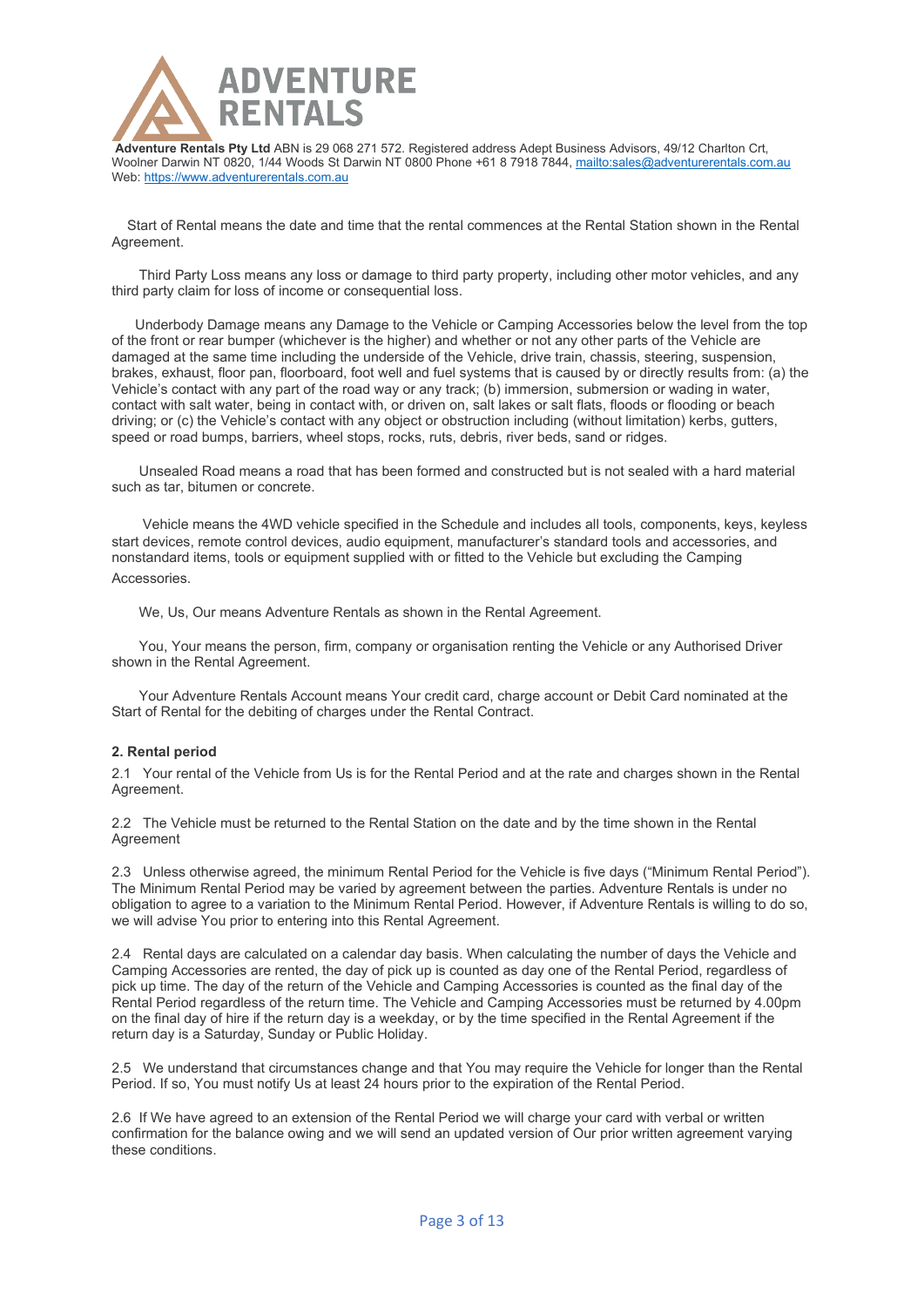

2.7 If You fail to notify Us at least 24 hours before the expiration of the Rental Period that You require an extension, We may:

- (a) terminate the Rental Contract; and
- (b) recover the Vehicle by lawful means.

2.8 Late pick up or early return of the Vehicle or Camping Accessories does not entitle You to any refund of the unused portion of the Rental Period.

2.6 A 'No Show' fee may apply if You fail to notify Us of Your intended cancellation prior to the date and time of the commencement of Your reservation.

### **3. Costs, charges & payment**

3.1 Full payment of the estimated total hire charges calculated at the daily hire rate (including all ancillary fees and charges) for the duration of the Rental Period plus the amount payable to cover the Security Liability Deposit Bond is due and payable in accordance to this clause 3.

3.2 All amounts referred to in this Rental Agreement are: (a) in Australian dollars; and (b) unless stated otherwise, inclusive of any GST.

3.3 All amounts required to be paid by You under this Rental Agreement: (a) must be paid in Australian dollars; and (b) will be taken to have been paid upon receipt of a notification from the credit card issuer that a charge to Your credit card for the required amount has been approved.

3.4 To Confirm a booking a Hirer must pay to the company a non-refundable booking deposit to the value of 20% of the full amount of the hire charges in respect of the Vehicle and/or Equipment at the rate or rates specified in the contract ("Deposit") within 7 days of the booking being made. The balance of all hire charges in respect of the Vehicles and/or Equipment ("Hire Balance") is payable no later than 14 days prior to the commencement of the Hire Period. The Company reserves the right to increase any hire charges payable by the Hirer in respect of the Vehicles and/or Equipment at any time prior to payment of the Hire Balance in full.

3.5 To secure the performance of the Hirer's obligations under the Hire Agreement, the Hirer shall provide a security bond equal to the **Security Liability Deposit Bond Amount** as reduced by any Damage Liability Reduction Option accepted by the Hirer (Security Bond) prior to the commencement of the Hire Period.

a) The Security Bond shall be in the form of an imprint of the Hirer's credit card and the Hirer expressly authorises the Company to charge that credit card at any time for an amount up to the amount of the Security Bond to cover payment of any amounts payable by the Hirer under the Hire Agreement.

b) The Company reserves the right at any time, in the Company's absolute discretion, to require that the Hirer satisfy the Security Bond by way of a cash or a credit card payment in the sum of the Security Bond. The Company may retain the Security Bond for a period of either 21 days after the conclusion of the Hire Period, or such other period as is reasonably required by the Company to determine the Hirer's liability to the Company under the terms of this Hire Agreement and to attend to payment of that liability from the Security Bond.

c) Should a Security Bond be satisfied by way of credit card the Company accepts no liability for variances in exchange rates, interest or fees charged by the Hirers financial institution.

d) The Security Bond cannot be paid with either a Debt Card or Pre-paid Credit Card.

3.6 Payments may be made by credit card, or electronic funds transfer. The Hirer irrevocably and unconditionally authorises the Company to charge the Hirer's credit card and/or bank account nominated by the Hirer for payment of the Hirer for payments of the amounts referred to in this clause 3.

3.7 All payments made by Visa or Mastercard attract a 1.5% surcharge, American Express 2.6% surcharge

3.8 You acknowledge that advertised rates are subject to change. All hire rates applicable to Your hire will be calculated as at the time of booking regardless of any subsequent change to advertised rates.

3.9 Any refunds due to You under the Rental Agreement will be refunded to You in Australian dollars.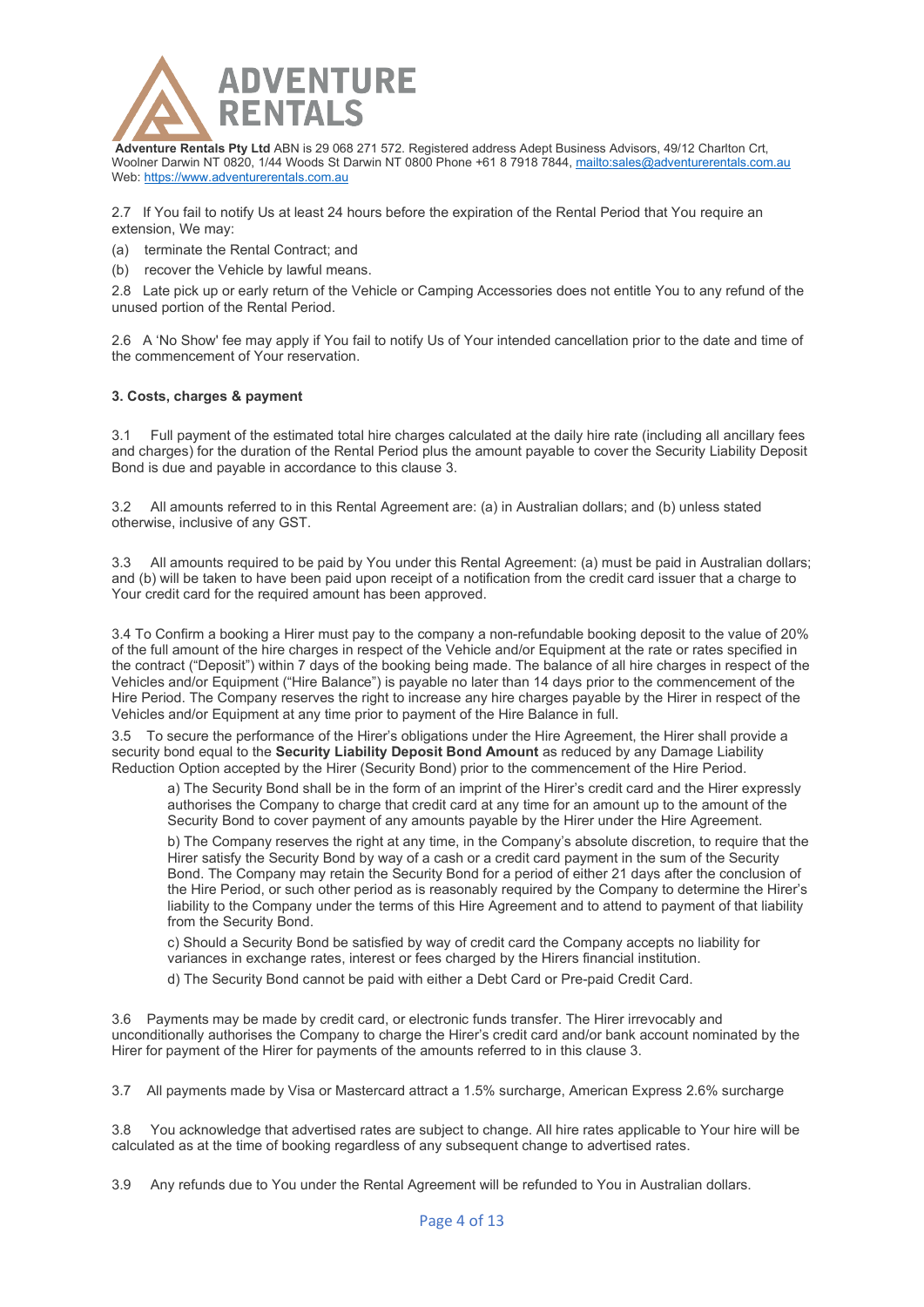

**Adventure Rentals Pty Ltd** ABN is 29 068 271 572. Registered address Adept Business Advisors, 49/12 Charlton Crt, Woolner Darwin NT 0820, 1/44 Woods St Darwin NT 0800 Phone +61 8 7918 7844,<mailto:sales@adventurerentals.com.au>

3.10 Where We are required to refund amounts previously paid by You in a currency other than Australian dollars, there may be a difference between the amount initially paid by You and the amount repaid by US due to exchange rate fluctuations and bank fees. We accept no liability for any such difference, and You accept all exchange rate fluctuation risks and liabilities for bank fees.

## **4. Collection and Return of Vehicles**

4.1 The Vehicle and any Camping Accessories must be collected and returned by You at the time, date and location specified in the Schedule. Vehicles or Camping Accessories collected or returned outside of these hours, on a gazetted public holiday or on a Sunday may incur a fee of \$110 in addition to any other late fees and charges payable.

4.2 We will provide the Vehicle and Camping Accessories to You in a clean and tidy condition, in good working order and, in the case of the Vehicle, with a full fuel tank.

4.3 You must return the Vehicle and Camping Accessories on the return date, at the return time and to the location set out in the Reservation. The Vehicle and the Camping Accessories must be returned to Us in a clean and tidy condition, in good working order (except for reasonable wear and tear) and, in the case of the Vehicle, with a full fuel tank.

4.4 If You do not return the Vehicle to Us with a full fuel tank, You will be charged a re-fuelling fee of \$3 per litre to re-fuel the Vehicle.

4.5 If We consider that, acting reasonably, the Vehicle or the Camping Accessories have not been returned in a clean and tidy condition, We may charge You a cleaning fee of \$80 per hour, calculated on the basis of how long it takes to clean the Vehicle and Camping Accessories. Examples of where this fee may be charged include where the Vehicle or the Camping Accessories are: (a) affected by odours, including on account of smoking or animals; or (b) contaminated with dust, dirt, sand or other pollutants. This fee is in addition to Your other liabilities under this Rental Agreement, including in relation to Damage.

4.6 If there is Damage or Third Party Loss to the Vehicle or Camping Accessories, or the Vehicle and Camping Accessories have been stolen You must pay Us up to the SLB shown in the Rental Agreement even if you have travel or rental vehicle excess insurance.

4.7 Subject to the Damage Cover exclusions in clause 5 Your Security Liability is reduced if You purchased an Excess Reduction (ER).

4.8 You will not have to pay the Security Liability shown in the Rental Agreement for a claim for Damage or Third Party Loss if, acting reasonably, We agree that You were not at fault and:

- (a) You are ordinarily an Australian resident;
- (b) You hold an Australian drivers licence;
- (c) You have fully completed Our Incident Report Form with:

(i) the name, residential address, contact phone and licence number of any person involved (Third Party);

- (ii) the registration numbers of all vehicles involved; (Third Party)
- iii) an accurate written and diagrammatic description of the Accident and location; and
- (iv) the names of attending police officers and the stations at which they are based; and

(d) You have supplied or We have established the name of the insurer of any Third Party You believe was at fault and We reasonably believe that the insurer will agree to pay Us for the Damage.

4.9 If the SLB and are payable under clause 4.6 but there is no Third Party Loss:

(a) upon return of the Vehicle and Camping Accessories to Us, We may make an estimate of Damage and charge Your Adventure Rentals Account the estimated amount up to but not exceeding the SLB and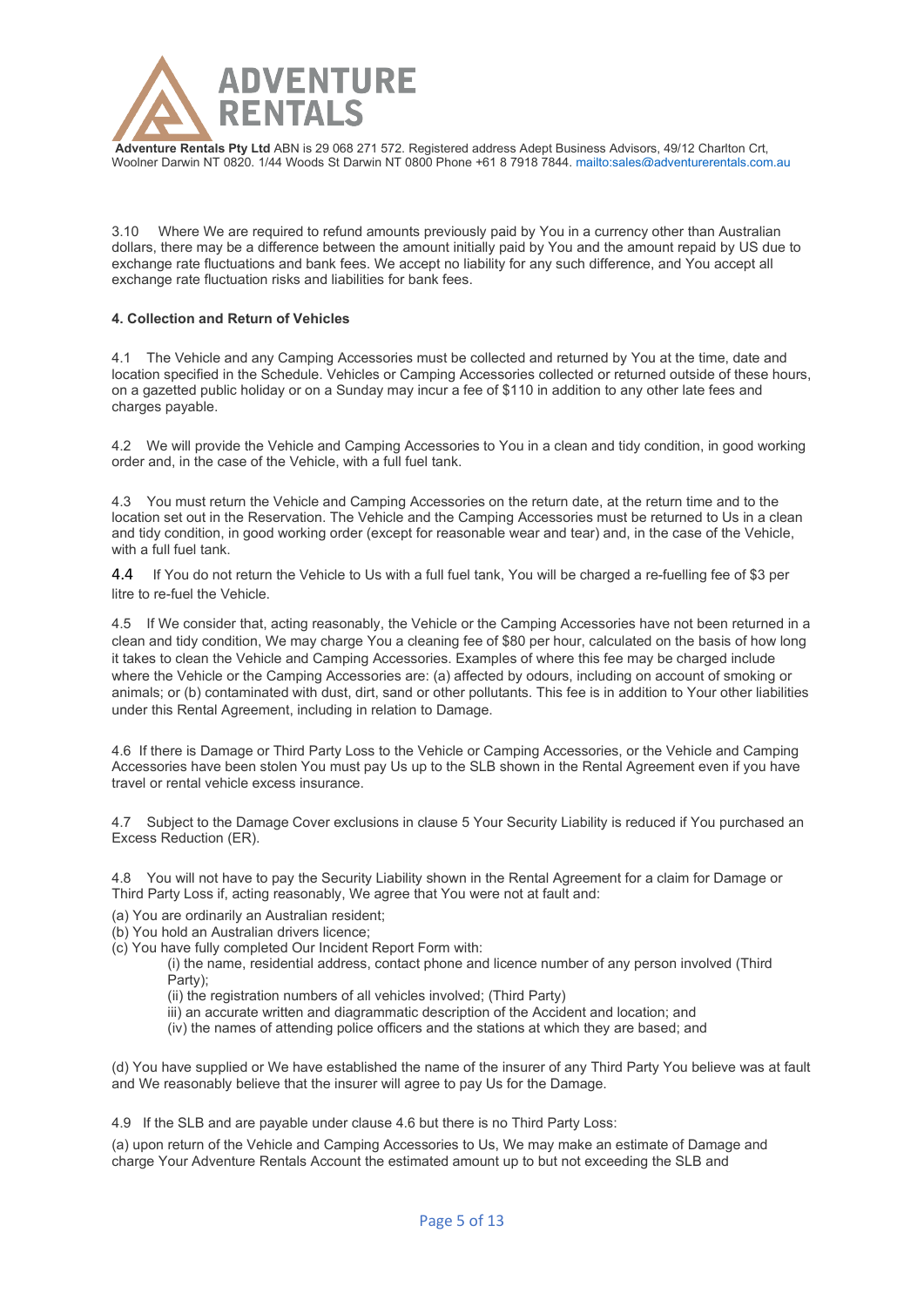

(b) once Damage has been assessed We will:

(i) debit Your Adventure Rentals Account with the difference up to a total amount not exceeding the SLB as shown in Your Rental Agreement; or

(ii) credit Your Adventure Rentals Account with the difference and forward to You a tax invoice for the assessed amount.

4.10 If You have not paid the as required by clauses 4.8 and 4.9 You are in breach of the Rental Contract. You then have no cover and are liable for each of the items and amounts payable under clause 4.6.

4.11 You are liable for and must pay:

 (a) speeding and traffic fines, infringements and penalties arising from the use of the Vehicle;

 (b) fines, infringements and penalties arising from parking, clamping, towing, or release of the Vehicle from compounds; and

(c) all court fees or costs arising from sub-clauses (a) or (b), whether You were driving the Vehicle or not.

- 4.12 We may supply Your details to any regulatory authority upon its request and an administrative fee applies if We do. If We have paid any amount for which You are liable pursuant to clauses 4.8 or 4.9 You will also be charged that amount together with an administrative fee.
- 4.13 All amounts payable under the Rental Contract are subject to subsequent verification and adjustment and details of any adjustments will be provided to You as soon as practicable. If a refund is due to You it will be credited to Your Account. If any amount is due to Us You authorise Us to charge Your Account with that amount, including the SLB, and any amounts payable under clauses 4.11. These charges may be made at any time during or after the end of the Rental Period.

# **5. Covers and waivers**

5.1 The Security Liability Bond shown in the Rental Agreement must be paid if there is Damage, theft of the Vehicle and Camping Accessories or Third Party Loss unless Your Rental Contract is for Customer Own Insurance.

5.2 Excess Reduction (ER) may be purchased to reduce Your SLB liability for Damage, theft of the Vehicle and Camping Accessories or Third Party Loss but You **must** pay the reduced Security Liability Bond shown in the Rental Agreement.

5.3 To secure the performance of the Hirer's obligations under the Hire Agreement, the Hirer shall provide a security bond equal to the Security Liability Bond as reduced by any Excess Reduction Option accepted by the Hirer (Security Bond) prior to the commencement of the Hire Period.

 a) The Security Bond shall be in the form of an imprint of the Hirer's credit card and the Hirer expressly authorises the Company to charge that credit card at any time for an amount up to the amount of the Security Bond to cover payment of any amounts payable by the Hirer under the Hire Agreement.

 b) The Company reserves the right at any time, in the Company's absolute discretion, to require that the Hirer satisfy the Security Bond by way of a cash or a credit card payment in the sum of the Security Bond. The Company may retain the Security Bond for a period of either 21 days after the conclusion of the Hire Period, or such other period as is reasonably required by the Company to determine the Hirer's liability to the Company under the terms of this Hire Agreement and to attend to payment of that liability from the Security Bond.

 c) Should a Security Bond be satisfied by way of credit card the Company accepts no liability for variances in exchange rates, interest or fees charged by the Hirers financial institution.

d) The Security Bond cannot be paid with either a Debt Card or Pre-paid Credit Card.

5.4 The Security Liability Bond shown in the Rental Agreement are payable for each separate event and whether You are at fault or not.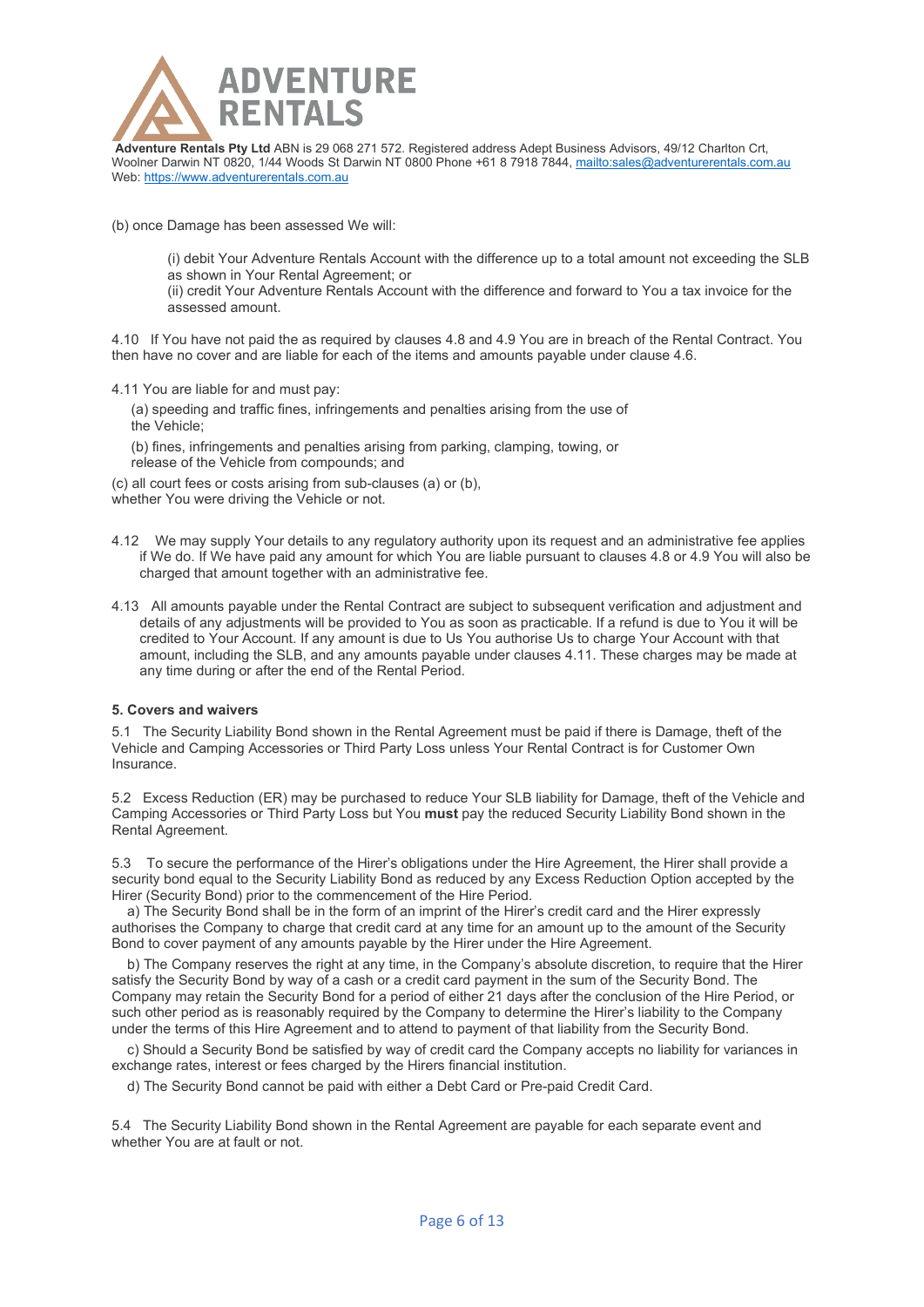

5.5 If You have purchased one of the ER options and there is Damage or Third Party Loss or the Vehicle and Camping Accessories has been stolen Your Security Liability is:

(b) reduced to the amount specified in the Rental Agreement

5.6 There is no cover for Damage to the Vehicle's windscreen, headlights, wheels or tyres.

5.7 There is no cover for personal property owned by You or any passenger.

5.8 You must always pay and there is no cover for:

(a) the Security Liability shown in the Rental Agreement if there is Damage, theft of the Vehicle and Camping Accessories or Third Party Loss;

(c) Damage or Third Party Loss that occurs whilst a Commercial Vehicle is being driven in reverse;

(e) Overhead Damage;

(f) Damage or Third Party Loss caused deliberately or recklessly by You, any unauthorised driver or any passenger of the Vehicle;

(g) Underbody Damage and any Damage linked to that Underbody Damage caused by contact between the underside of the Vehicle and any part of the road way or any object or obstruction including but not limited to kerbs, gutters, speed or road humps, barriers or wheel stops;

(h) Damage caused by total or partial inundation or immersion of the Vehicle in water or exposure of the Vehicle to salt water, including that which occurs whilst the Vehicle is being transported;

(i) Damage or Third Party Loss caused or contributed to by You or any driver where You or the driver leaves the scene of the Accident prior to the attendance of the police or reporting the Accident to the police;

(j) the full cost of replacing or repairing any accessories supplied by Us including, but not limited to camping accessories, child restraints, GPS units, lost keys, keyless start and remote control devices;

(k) Damage caused by use of the incorrect fuel type;

(l) Damage or Third Party Loss if the Vehicle is taken into any area prohibited by the Rental Contract;

(m) property that is stolen from the Vehicle, lost or damaged during the Rental Period or left in the Vehicle after the Vehicle is returned to the Rental Station;

(n) loss or damage to Your property, the property of a member of Your immediate family or of an entity related to You, that arises from the use of the Vehicle; or

- (o) Damage, theft of the Vehicle or Third Party Loss if Your Rental Contract is for Customer Own Insurance.
- 5.9 If You breach the Rental Contract there is no cover and You are liable for:
- (a) Damage;
- (b) loss of the Vehicle as a result of theft;
- (c) Third Party Loss;
- (d) storage, repossession and recovery fees;
- (e) fees for release of the Vehicle from compounds;
- (f) roadside assistance; and
- (g) administrative and legal costs of recovery, even if ER has been purchased.

### **6. Your responsibilities**

6.1 In this section, We set out the responsibilities You have to Us when You hire one of Our Vehicles. You should be aware that a failure to fulfill any of these responsibilities is a breach of the Rental Contract with the consequences that are set out in clause 4.9.

6.2 The Vehicle must only be driven by You and other additional drivers that You have nominated as an Authorised Driver.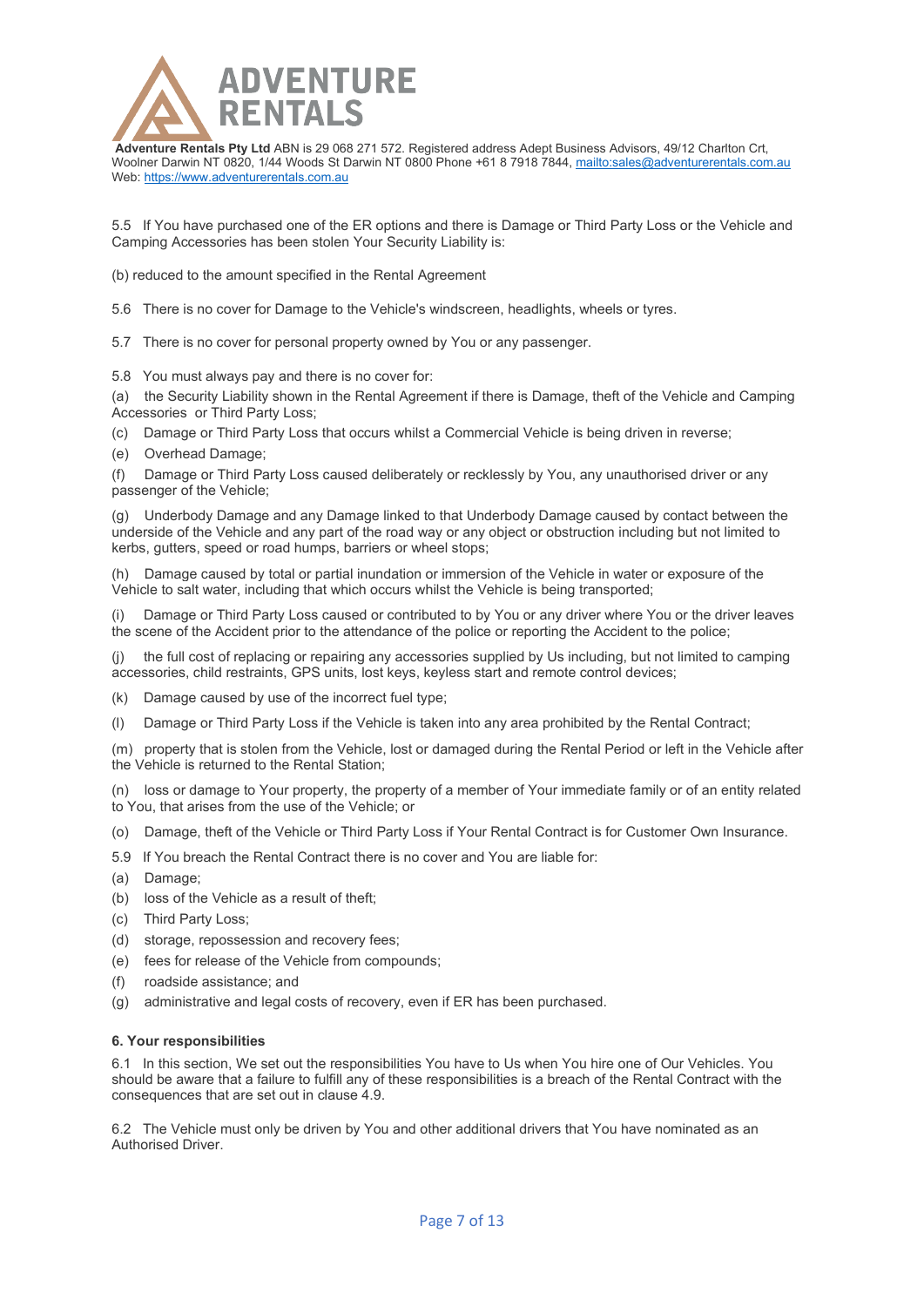

6.3 You must:

(a) be no less than 25 years of age

(b) hold a full, current, unrestricted driving licence for the Rental Period valid for the Vehicle and which is written in English or an international licence translated into English;

(c) allow Us to inspect Your licence prior to the rental date and anytime during the Rental Period;

(d) fully inspect the Vehicle at the Start of Rental to ensure that any pre-existing damage is accurately noted and shown in the Rental Agreement. If there is any discrepancy You must notify Us prior to leaving the Rental Station; and

(e) tell Us if You will be using the Vehicle to drive interstate.

6.4 During the Rental Period You must:

(a) That the only time to drive the vehicle on any beach is two (2) hours before low tide and two (2) hours after low tide.

(b) You will be solely liable for any and all damage to the vehicle whilst driving on any beach at any time

(c) That whilst driving on any beach tyre pressure may need to be reduced to 28 psi. Upon your return to bitumen, you are obliged to reinstate the normal type pressure of 40 Psi, or alternatively to the tyre pressure as stated on the tyre as soon as possible.

(d) that extreme care must be taken whilst driving on low inflated tyres and at a significantly reduced speed.

(e) That when travelling outside built up areas you are not permitted to drive between sunset and dawn or during any period of reduced visibility, including but not limited to fog, dust storms, heavy rain etc

(f) take all reasonable care of the Vehicle and Camping Accessories:

(i) to prevent Damage or Third Party Loss;

(ii) to ensure that the Vehicle and Camping Accessories are not overloaded by the number of

- persons or by the weight of goods carried;
- (iii) by using any security device fitted to or supplied with the Vehicle; and
- (iv) by protecting the Vehicle and Camping Accessories against inclement weather;

(g) keep the Vehicle locked and the keys and any keyless start or remote control device under Your personal control at all times and You must be able to produce those keys and device in the event of a theft of the Vehicle;

(h) maintain the Vehicle's engine and brake oils, engine coolant levels and tyre pressures;

(i) use the correct fuel type;

(j) comply with all mandatory seat belt laws and fines may be imposed by the police on any driver or passenger who does not have a seat belt properly adjusted and fastened;

(k) comply with all child restraint laws and ensure that for all children under the age of seven years the restraint has been fitted correctly according to the weight and age of the child and that the restraint is properly adjusted and fastened;

(l) return the Vehicle and any accessories supplied by Us including, but not limited to, Camping Accessories, child restraints and GPS units in the same condition as at the Start of Rental;

(m) adhere to any mileage instructions displayed in the Vehicle or set by the Rental Station; and

(n) immediately upon request provide Us and any regulatory authority Your full, accurate and up-todate information relating to the use of the Vehicle during the Rental Period.

6.5 You must never:

(a) use the Vehicle and Camping Accessories when it is damaged or unsafe;

(b) drive the Vehicle whilst under the influence of alcohol or drugs or have a blood alcohol content or level of drugs present in blood, urine or oral fluid that exceeds the limit in the state or territory where the Vehicle is driven;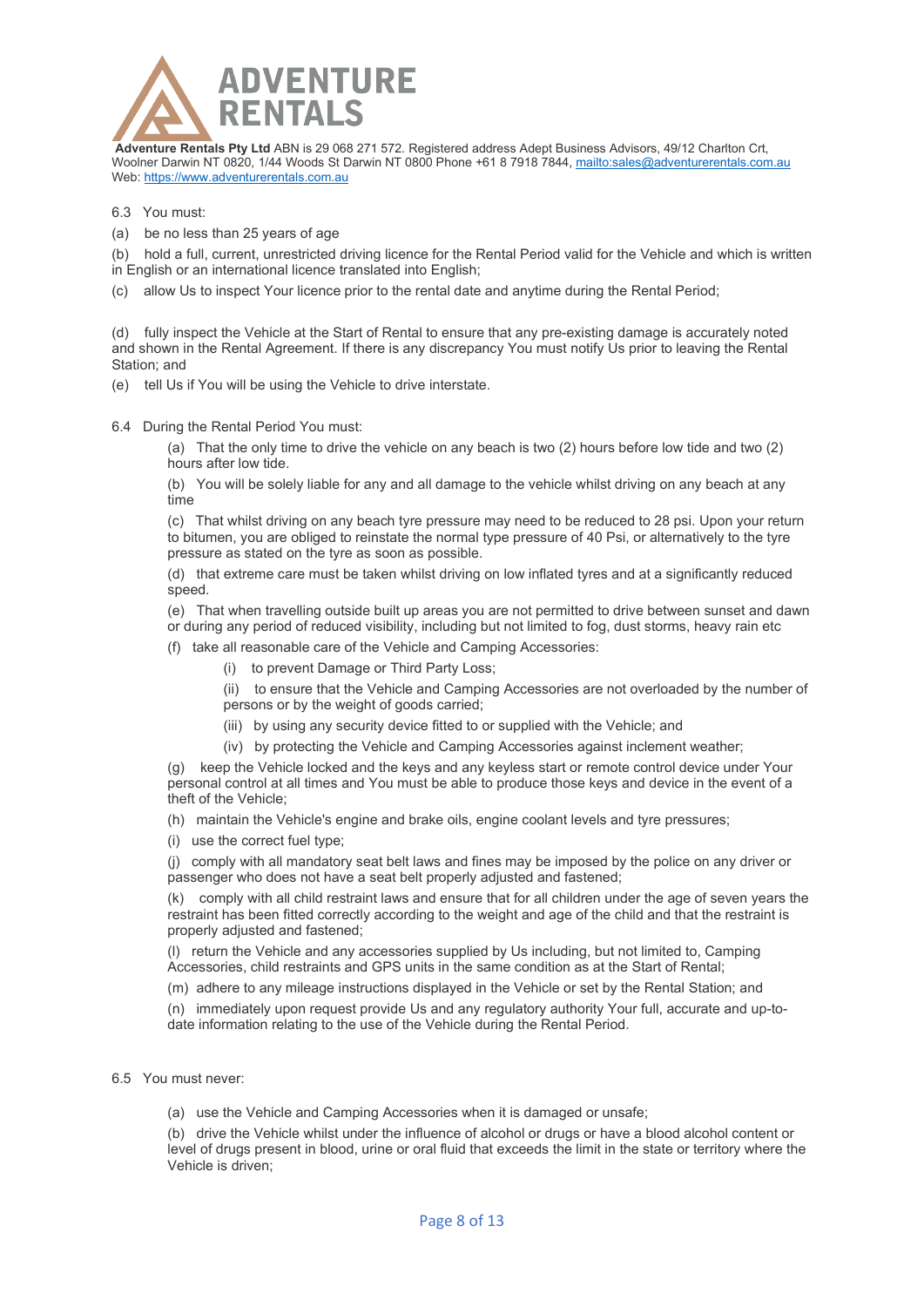

(c) fail or refuse to undergo any breath, blood, oral fluid or urine test or drug impairment assessment in the state or territory in which the Vehicle is driven;

- (d) drive the Vehicle whilst Your driving licence is subject to any restriction or condition;
- (e) commit:

(i) any wilful, deliberate or criminal act, including an act of driver abuse; or

(ii) an act of connivance with any person acting for You or on Your behalf, that causes Damage or Third Party Loss;

(f) drive the Vehicle dangerously or recklessly;

(g) use a mobile phone or a GPS unit whilst the Vehicle is in motion or stationary but not parked unless the body of the phone or GPS unit is affixed to the Vehicle and the phone or GPS unit is not being held or touched at any time whilst being used;

(h) leave the keys to the Vehicle, any keyless start or remote door control device in it or with it whilst it is unattended or unoccupied by You or any passenger;

(i) leave the Vehicle unattended following an Accident and before the arrival of a tow or salvage operator;

(j) modify the Vehicle in any way and no roof racks or towbars are permitted unless fitted by Us;

(k) use the Vehicle for the carriage of passengers or property for hire, fare or reward unless the Vehicle is a Commercial Vehicle and You have Our prior written authority;

use the Vehicle for off-roading, reliability trials, contest, speed testing, driving instruction, to propel or tow another vehicle, in violation of any legislation, order or regulation affecting the use, loading or condition of the Vehicle, or for any illegal purpose;

(m) use the Vehicle for transporting any animals, unless specifically approved by Us. Additional cleaning charges may apply and will be shown in the Rental Agreement;

(n) sell, rent or dispose of the Vehicle; or

(o) register or claim to be entitled to register any interest in the Vehicle under the Personal Property Securities Act 2009.

6.6 You and any passengers must not smoke in the Vehicle. It is an offence in some Australian states to smoke in a vehicle where there are passengers of less than 18 years of age. Additional cleaning charges will apply if there is a breach of this condition.

6.7 Parts of Australia are not suitable for access by rental vehicles. To prevent damage to the Vehicle and for Your own personal safety We strictly enforce conditions that restrict Your use of the Vehicle.

6.8 Unless We have given Our prior written consent, You must never take the Vehicle above the Snow Line or

6.9 You must never take the Vehicle:

- (a) between mainland Australia and Tasmania in either direction;
- (b) through any river, stream, creek or tidal crossing

(c) through flood waters or on flood prone roads or on any road where the state or condition of the road make the use of the Vehicle unsafe;

(d) on any road where the police or any government or statutory authority has issued a warning, caution or which has been closed;

(e) onto any road where We have notified You that the use of the Vehicle is prohibited.

6.10 Prohibited roads/areas in the Northern Territory and Western Australia include: \*Cahills Crossing to Arnhem Land unless authorized by Adventure Rentals\*, \*Central Arnhem Rd\*, \*Nhulunbuy/Gove\*, \*Twin Falls Rd\*, \*Chamber Pillars Track\*, \*Canning Stock Route\*, \*Simpson Desert\*, \*Kalumburu Rd north of Drysdale Station and the Rd to Mitchell Falls/Plateau\* (To Drysdale Station is allowed), \*All access Rds. further than 50km north of the Gibb River Rd\*, \*Great Central Rd\*, \*Plenty Hwy\*, \*Gun Barrel Hwy\*, \*Gary Hwy\*, \*Gary Junction Rd\*, \*Telfer Mine Track\*, \*Anne Beadell Hwy\*, \*Great Sandy Desert\*, \*Gibson Desert\*, \*Great Victorian Desert\*, \*Ruby Gap\* \*Boggy Hole (Finke Gorge National Park)\*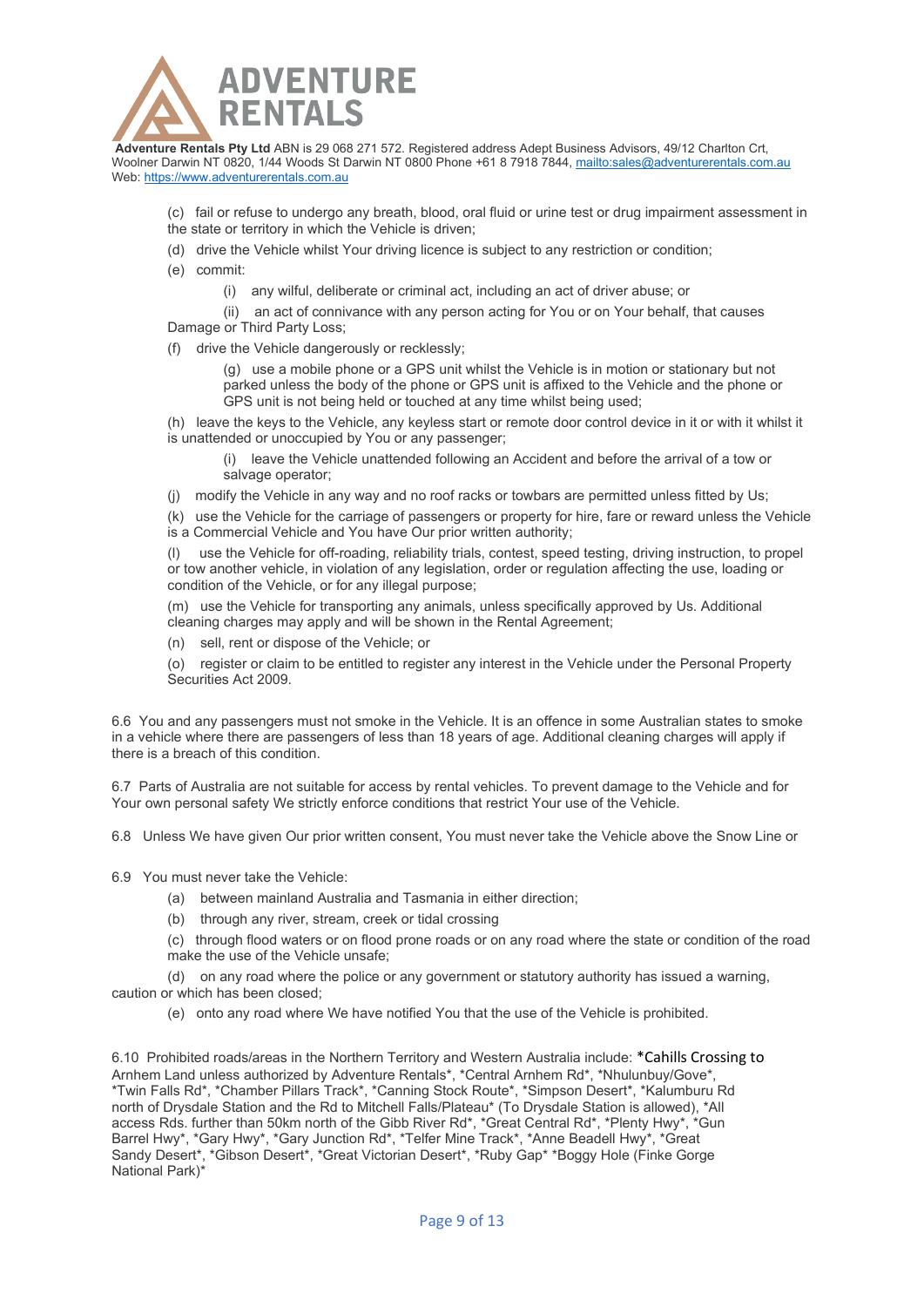

# **7. Our responsibilities**

7.1 When You make a reservation with Us We will provide a Vehicle and Camping Accessories that are of acceptable quality and in good working order for the Rental Period.

7.2 If the Vehicle breaks down during the Rental Period because of Our negligence We will recover and repair the Vehicle as soon as possible. If the Vehicle cannot be repaired We will use Our best endeavours to provide a replacement Vehicle of an equivalent size and standard to the previous Vehicle for the remainder of the Rental Period.

7.3 We are only responsible for any direct loss that You suffer as a result of Our breach of the Rental Contract. We are not responsible for missed flights, disrupted travel or holiday plans, loss of enjoyment or opportunity, indirect or consequential loss.

# **8. Breakdown, accident & repair**

- 8.1 Inherent mechanical faults in the Vehicle receive free roadside assistance.
- 8.2 Fees and charges apply for all other faults or driver induced errors, including but not limited to:
- (a) incorrect refuelling;
- (b) a flat battery;
- (c) lost keys, a keyless start or remote control device;
- (d) keys locked in the Vehicle; or
- (e) tyre changing.
- (i) been impounded or taken by another party;
- (k) become bogged, submerged, immersed, caught, trapped, stuck, stranded or restricted in any way; or
- (l) been abandoned;

8.3 Fees and charges apply for damage caused by any retrieval or recovery of the Vehicle including, without limitation, as a result of the Vehicle becoming bogged, submerged, immersed, caught, trapped, stuck, stranded or restricted in any way; and damage caused by;

(i) submersion or immersion;

- (ii) contact with salt water;
- (iii) being in contact with, or driven on, salt lakes or salt flats;
- (iv) floods or flooding;
- (v) beach driving;

(vi) any act or incident, however occurring, that causes Overhead Damage or Underbody Damage

8.4 We reserve the right not to replace the Vehicle if it is involved in a major Accident or there has been major Damage or You have breached the Rental Contract.

8.5 If:

- (a) a warning light or fault message appears;
- (b) You see or become aware of low engine or brake oils, engine coolant levels or tyre pressures; or
- (c) the Vehicle develops any fault during the Rental Period,

You must inform Us immediately via the contact details in the Vehicle and in the Rental Agreement and not use the Vehicle unless We have authorised You to do so. If You fail to notify Us and continue to use the Vehicle You will be responsible for any Damage or Third Party Loss.

8.6 You must not let anyone work on the Vehicle or arrange or undertake any repairs to the Vehicle or towing or salvage of it unless We have given You Our prior authority. You must keep and produce to Us the original tax invoices and receipts for any repairs, towing or salvage and You will be reimbursed only if these expenses have been authorised by Us. Any entitlement to reimbursement is subject to there being no breach of the Rental **Contract**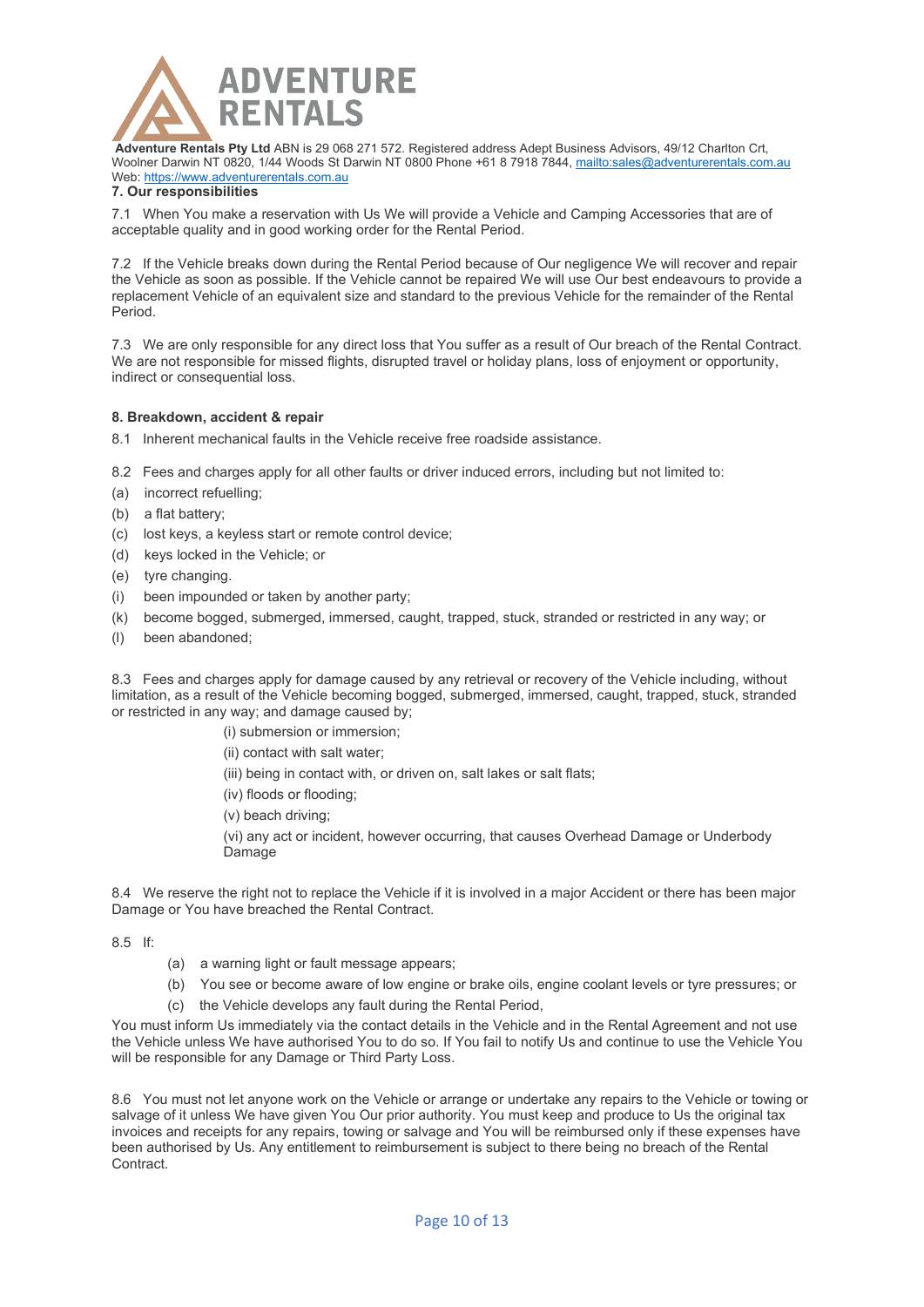

8.7 You must immediately report any Accident or theft of the Vehicle to Us in writing and complete all documentation that We require and forward any third party correspondence or court documents to Us within 7 days of receipt.

- 8.8 If You have an Accident in which:
- (a) a person is injured;
- (b) the other party failed to stop or exchange details;

(c) the Vehicle or any other vehicle is towed; or

(d) a driver appears to be under the influence of intoxicating liquor or drugs, a report must also be made to the police immediately.

8.9 If the Vehicle is stolen a report must be made to the police immediately the theft is discovered.

8.10 If You have an Accident You must also:

- (a) make the Vehicle secure;
- (b) get the names and addresses of all persons involved, including witnesses;

(c) supply Us with any information concerning the driver of the Vehicle and You must allow Us direct access to the driver of the Vehicle and You must fully co-operate in allowing Us to gain such access;

(d) not make or give any offer, promise of payment, settlement, waiver, release, indemnity or admission of liability;

(e) permit and assist Us to bring, defend, enforce or settle any legal proceedings against a third party, including attending at a lawyer's office and/or court; and

(f) allow Us to claim in Your name under any applicable substitute vehicle insurance and do everything that may be required to assist Us in making such a claim.

8.11 Prior to Us making any claim under an applicable policy of insurance in relation to a liability referred to in this clause 8 above, You must:

(a) subject to clause 5, pay the applicable Excess in relation to that claim; and

(b) provide all reasonable assistance to Us in making any claim including providing all relevant information to Us or our insurer.

8.12 After a claim is made, You must continue to provide all reasonable assistance to US and our insurer, including attending any court or tribunal to give evidence or providing relevant documents if requested to do so. the costs of retrieving or recovering the Vehicle which may include, but is not limited to, where the Vehicle has:

(i) been impounded or taken by another party;

(ii) become bogged, submerged, immersed, caught, trapped, stuck, stranded or restricted in any way; or

(iii) been abandoned;

8.13 Damage caused by any retrieval or recovery of the Vehicle including, without limitation, as a result of the Vehicle becoming bogged, submerged, immersed, caught, trapped, stuck, stranded or restricted in any way; and damage caused by;

(i) submersion or immersion;

(ii) contact with salt water;

(iii) being in contact with, or driven on, salt lakes or salt flats;

(iv) floods or flooding;

(v) beach driving;

(vi) any act or incident, however occurring, that causes Overhead Damage or Underbody Damage;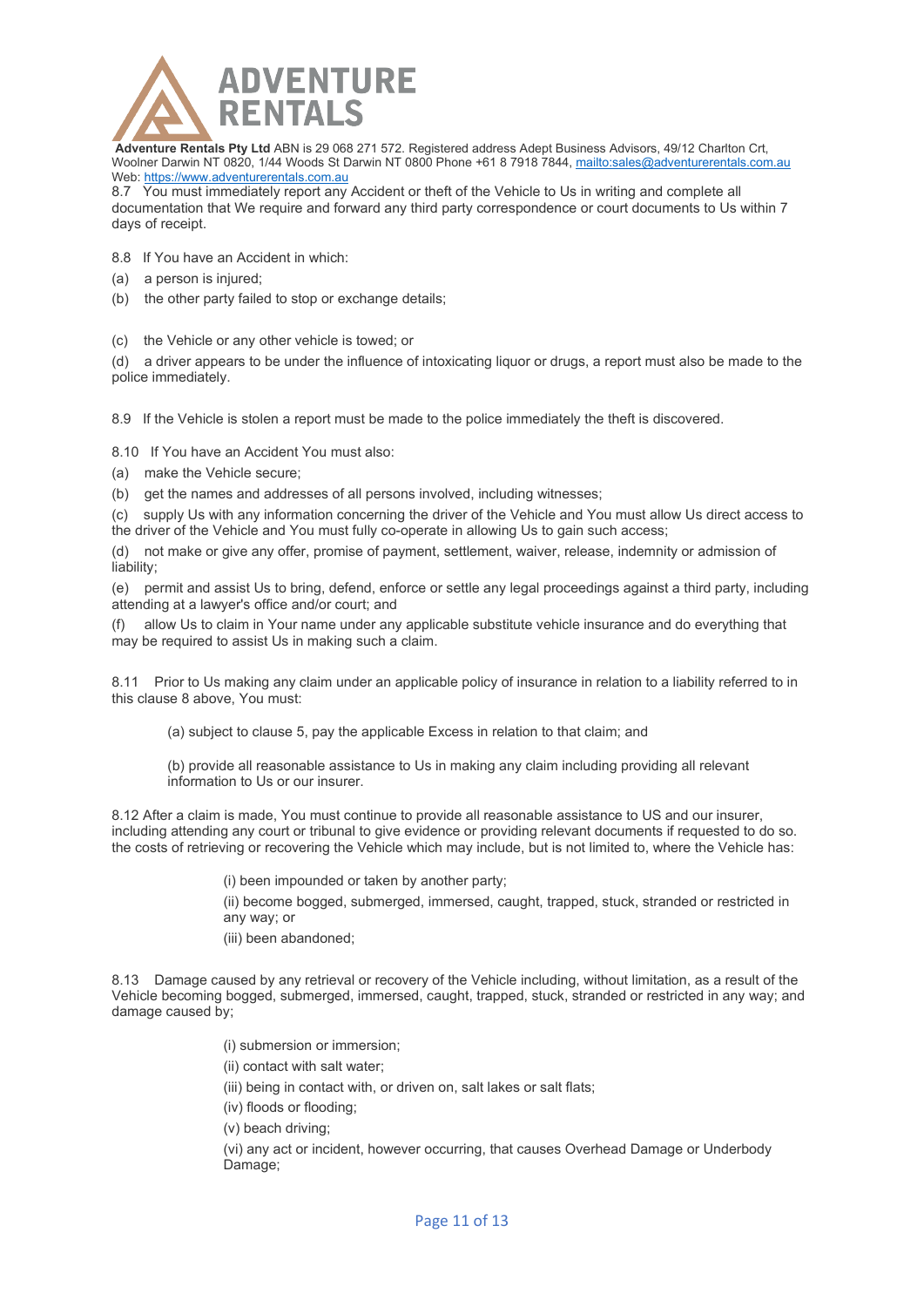

### **9. End of rental contract**

9.1 At the end of the Rental Period, in addition to Your obligations under clauses 3.3, 3.4, and 3.5, You must return the Vehicle to Us:

- (a) to the Rental Station;
- (b) in the same condition it was in at the Start of Rental; and
- (c) at the date and time set in the Rental Agreement.

9.2 We allow a grace period of 30 minutes for the return of the Vehicle but if it is returned to Us more than 30 minutes after the time set for its return in the Rental Agreement You will be charged one full day's extra rental. Standard daily rates will apply if the Vehicle is returned to Us more than 24 hours after the time set for its return in the Rental Agreement unless the Rental Contract has been extended by Us. You will also be liable for any repossession charges, Damage or Third Party Loss or any costs We incur.

9.3 If You return the Vehicle to a rental station other than that shown in the Rental Agreement, or when the Rental Station is closed, or any place other than a Europcar rental station:

(a) a one-way fee may apply;

(b) You will be deemed to have returned the Vehicle only after the Final Inspection of it has been conducted by Us; and

(c) the Rental Charges will continue and You will be responsible for Damage and Third Party Loss until that Final Inspection.

9.4 If a bond has been prepaid to Us it is fully refundable to You provided that at the end of the Rental Period:

- (a) all amounts due to Us under the Rental Contract have been paid;
- (b) the Vehicle has been returned to the Rental Station at the date and time set in the Rental Agreement;
- (c) there is no Damage or Third Party Loss;
- (d) the interior and exterior are clean;
- (e) the Vehicle has a full tank of fuel; and
- (f) the Rental Contract has not been breached.

We reserve the right to retain all or part of a bond if there is a breach of any of these conditions.

9.5 If We terminate the Rental Contract it will not affect Our right to receive any money We are owed under the Rental Contract. We can also claim reasonable costs from You if You do not meet any of the requirements of the Rental Contract.

# **10. Breach of rental contract**

10.1 We may terminate the Rental Contract and take immediate possession of the Vehicle if:

- (a) You breach the Rental Contract; or
- (b) a reckless breach of road or traffic legislation has taken place.

10.2 If the Rental Contract is terminated by Us You must pay for:

- (a) Damage;
- (b) loss of the Vehicle as a result of theft;
- (c) Third Party Loss;
- (d) storage, repossession and recovery fees;
- (e) fees for the release of the Vehicle from compounds;
- (f) roadside assistance;
- (g) administrative and legal costs of recovery; and
- (h) all reasonable costs and charges under the Rental Contract.

10.3 If We have terminated the Rental Contract You give Us permission to access and enter Your premises to repossess the Vehicle without using unreasonable force or causing damage.